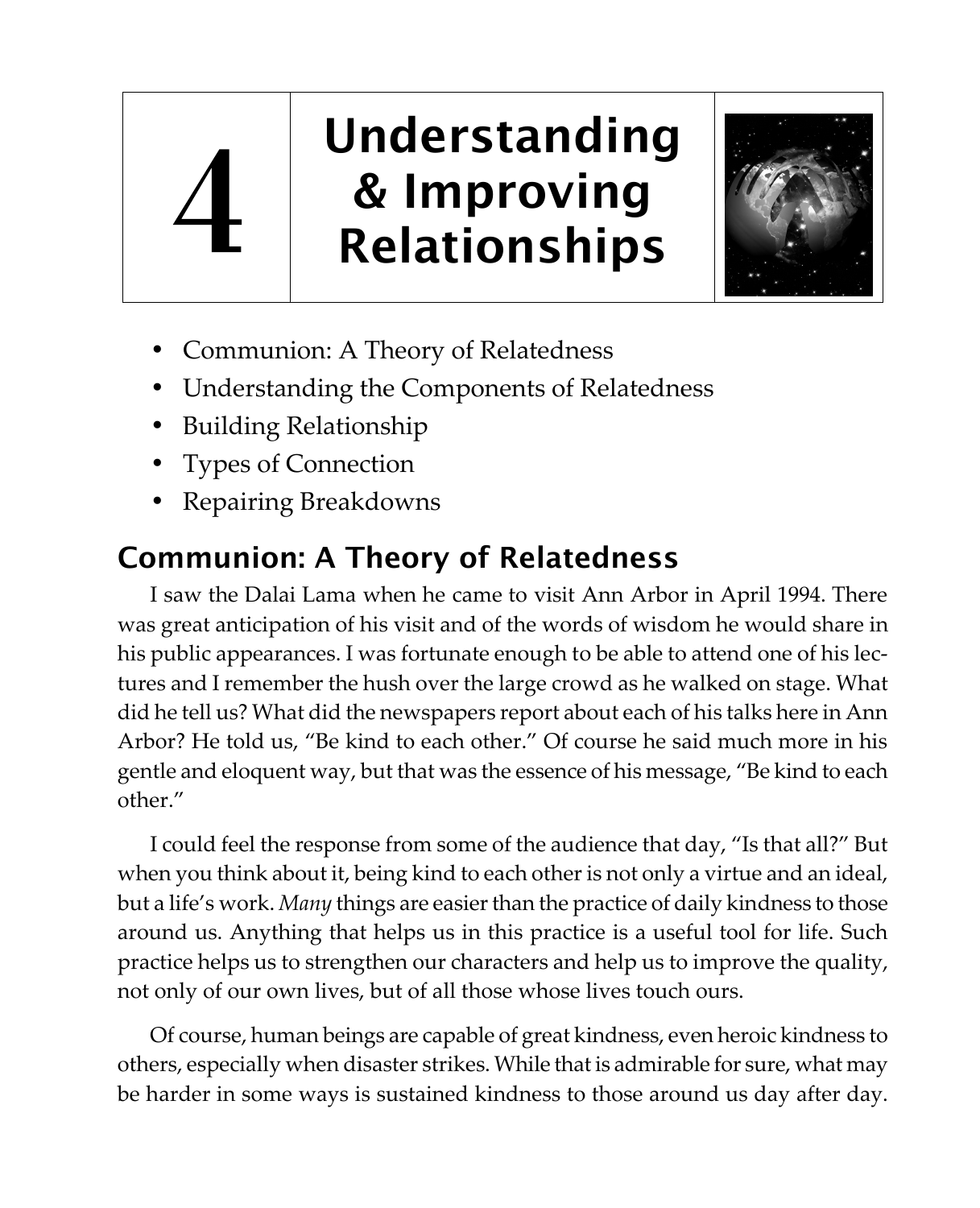What we will be looking at in this chapter is raising the level of positive connection between people in daily life.

## **Understanding the Components of Relationship**

Now I want to share with you one of my favorite parts of Applied Metapsychology. Dr. Gerbode's model for understanding relationships can be applied both in sessions with clients and in daily life. If you draw a circle and write around the outside edge: *Communication, Comprehension, Affection,* and then write inside the circle: *Communion*, you will have the basic model. He uses the word *communion,* not in its religious sense obviously, but more in the sense of, "a possessing or sharing in common, participation; a sharing of thoughts or feelings."



**A Model for Communion (Fig. 4-1)**

A lot passes for *Communication* that really isn't, if we define communication as the interchange of ideas, concepts and feelings, with the message sent across by the sender being accurately received by the receiver. (As one of my students on an Effective Communication Workshop once said, "Oh, you mean *real* communication!") *Comprehension* refers not just to the understanding of a particular message or communication, but also to the wider context of a common ground or shared frame of reference. *Affection* is the degree of liking between people; it is an attractive force. If affection is high, you want that person near you and may even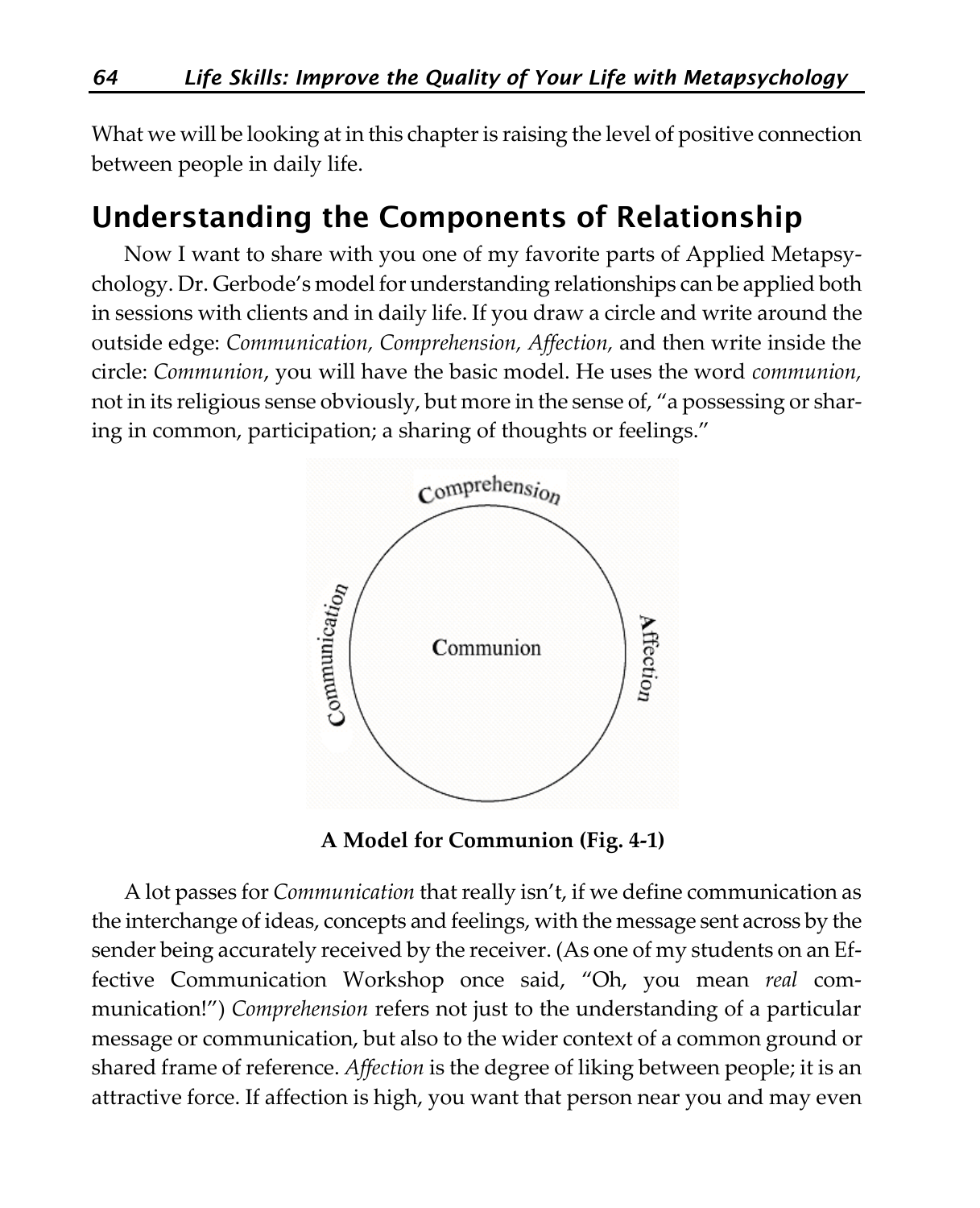feel close when physically far apart. Low affection can have a repelling force to it. If you don't like someone or are upset with someone you ordinarily do like, you wish them far away. Communion then is the sum of these parts, a word that represents the quality of connection between people.

# **Building Relationship**

Communication is where we commonly start when meeting someone new. We exchange ideas by communicating to find out if we have some sort of common ground, a basis for a relationship. We achieve comprehension of each other by this exchange. We may both be interested in gardening for instance, and even though we might have quite differing views on proper gardening methods, we could settle down to arguing about this happily. As we establish some comprehension between us, we usually start to feel some affection and wish to communicate more. In this way communion rises.

Sometimes we can go from comprehension as a starting point. If you attend a lecture on a subject that particularly interests you, even if you are shy, you may find it easier to strike up a conversation with a stranger sitting nearby. This is because you can assume that that person's presence at the lecture shows a similar interest to your own. The comprehension in that situation is already there, making it easier to start communicating.

Once in a while we meet someone we like immediately, even before we have a chance to communicate and establish some comprehension. We meet a person and just instantly like him or her without even knowing who s/he is yet. No matter which of the parts of communion seem to come first, each leads to more of each of the other parts, allowing communion to blossom and grow.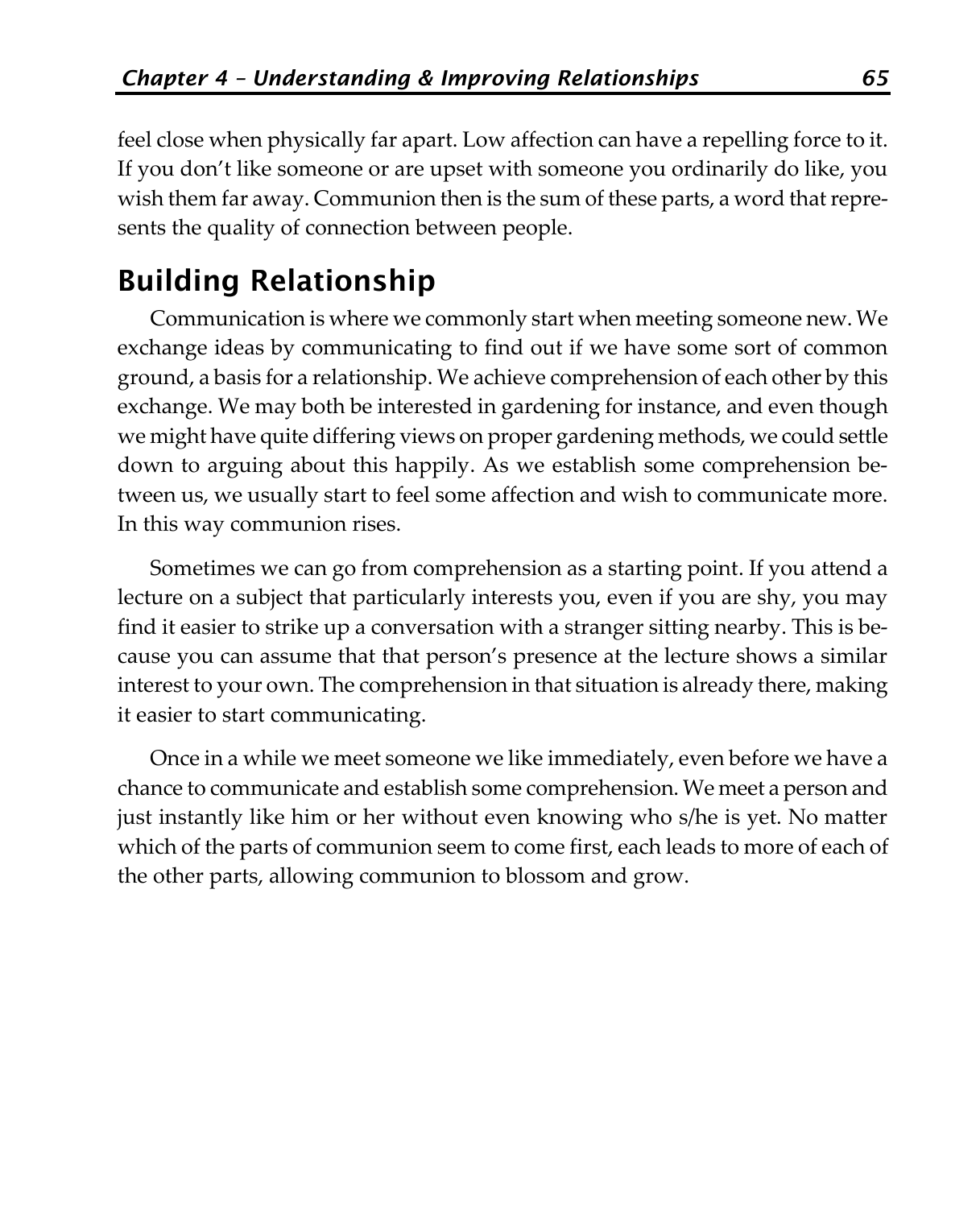**Exercise 4-1:**

- **Remember some times when you entered into communion with someone through communication.**
- **Remember some times when you entered into communion with someone through a background of comprehension.**
- **Remember some times when you entered into communion with someone through instant affection.**
- **Repeat each item as long as you are interested or until you have a positive shift.**

# **Types of Connection**

At the European Metapsychology Conference of November 2001 held in Milan, an interesting distinction came up in discussion: that we cannot fully understand communion until we distinguish three specific types:

- Social Communion
- One-Way Communion
- Two-Way Communion

#### **Social Communion**

A type of communion we might call *social communion* occurs when two people talk as acquaintances without exchanging any deeply felt beliefs or emotions. This sort of interchange can be very pleasant without being especially deep. Social communion is the appropriate level in many social and work situations. Communication at this level may be testing the waters for the possibility of deeper communion, or our interchange with that person may continue in the social communion vein.

We have countless opportunities for striking up social communion with people we encounter. Some we will never see again; others we may meet up with repeatedly for brief non-intense social interaction. Of course, some people we meet up with may not want to communicate, or to enter into communion, even the social kind. It's important to respect this. You can always "float" a communication over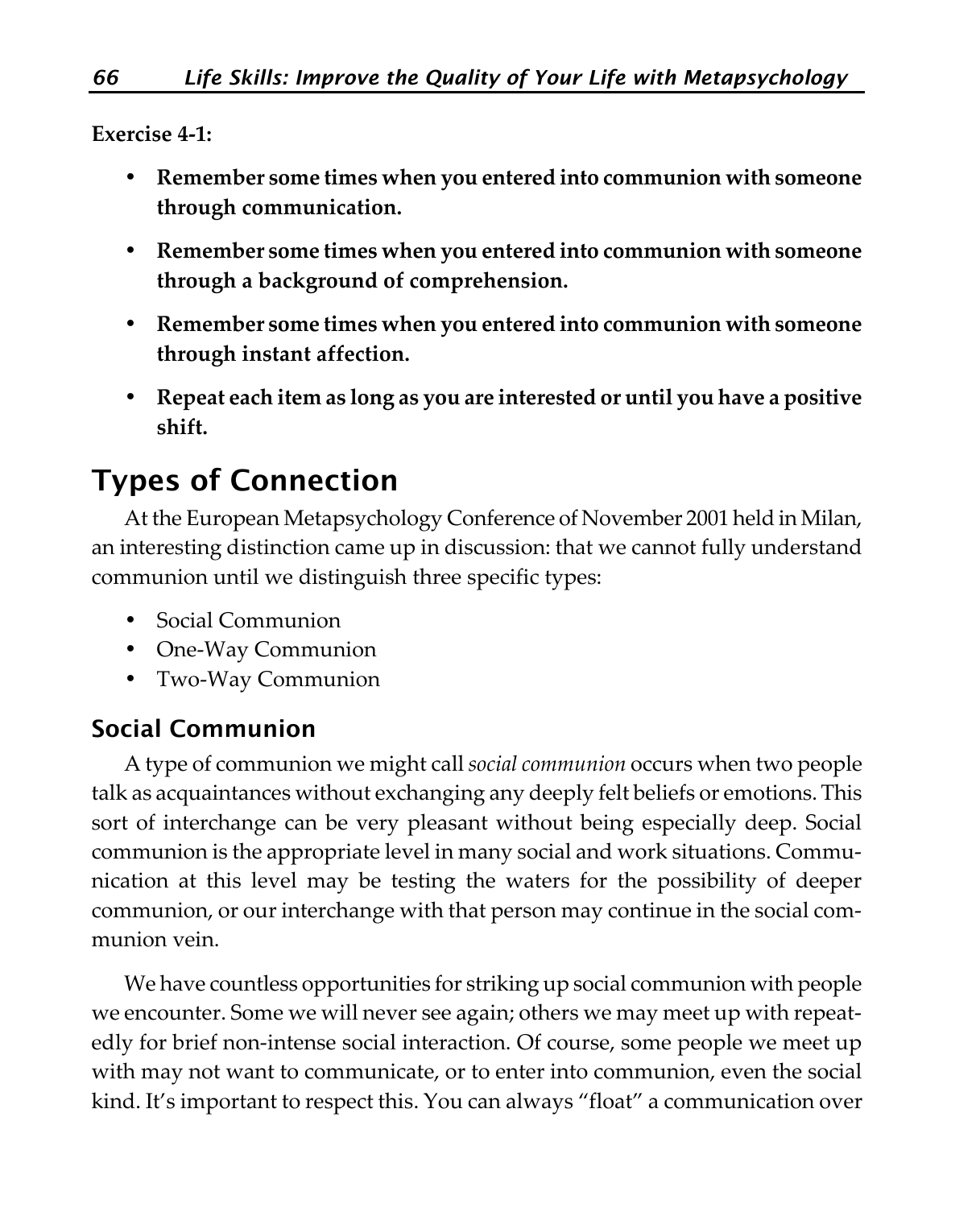to someone and wait to see what the response will be. An initial communication is an invitation to the other to enter into communion.

If the invitation is accepted because the "invitee" is ready and willing to communicate, you can go on from there to build some communion. (The exercises given near the end of the last chapter have as much to do with establishing and building communion as they do with the Emotional Scale. You might wish to revisit them with this in mind.)

**Exercise 4-2:**

- **Practice establishing and building communion with people as you go through the day. Practice your ability to communicate something that will be real (comprehensible) to the other person and engage his/her willingness to communicate further.**
- **This is a social skill that we all have to a greater or lesser degree. Consciously practicing the ability just puts in more in your command.**
- **Try this either verbally or non-verbally with babies.**

#### **One-Way Communion**

Another type of communion we may call *one-way communion*. This occurs in the relationships between professional people and their patients or clients. We expect from doctors, dentists, lawyers, counselors and therapists that they will listen compassionately to our problems and offer the appropriate treatment or service, without their taking a turn to unload any similar problems they might have upon us. That is one-way communion. The relationship may be quite cordial and friendly and marked by significant communion (by definition, a phenomenon between people that both are experiencing), but the communication is one-way in the sense that though two people are involved in the communication, only one of them gets to share personal thoughts, feelings, etc.

This is really why "dual relationships" (friendship or romance or business relationships between a professional person and his or her patient or client) are frowned upon. It can be difficult to maintain the boundaries of the one-way pro-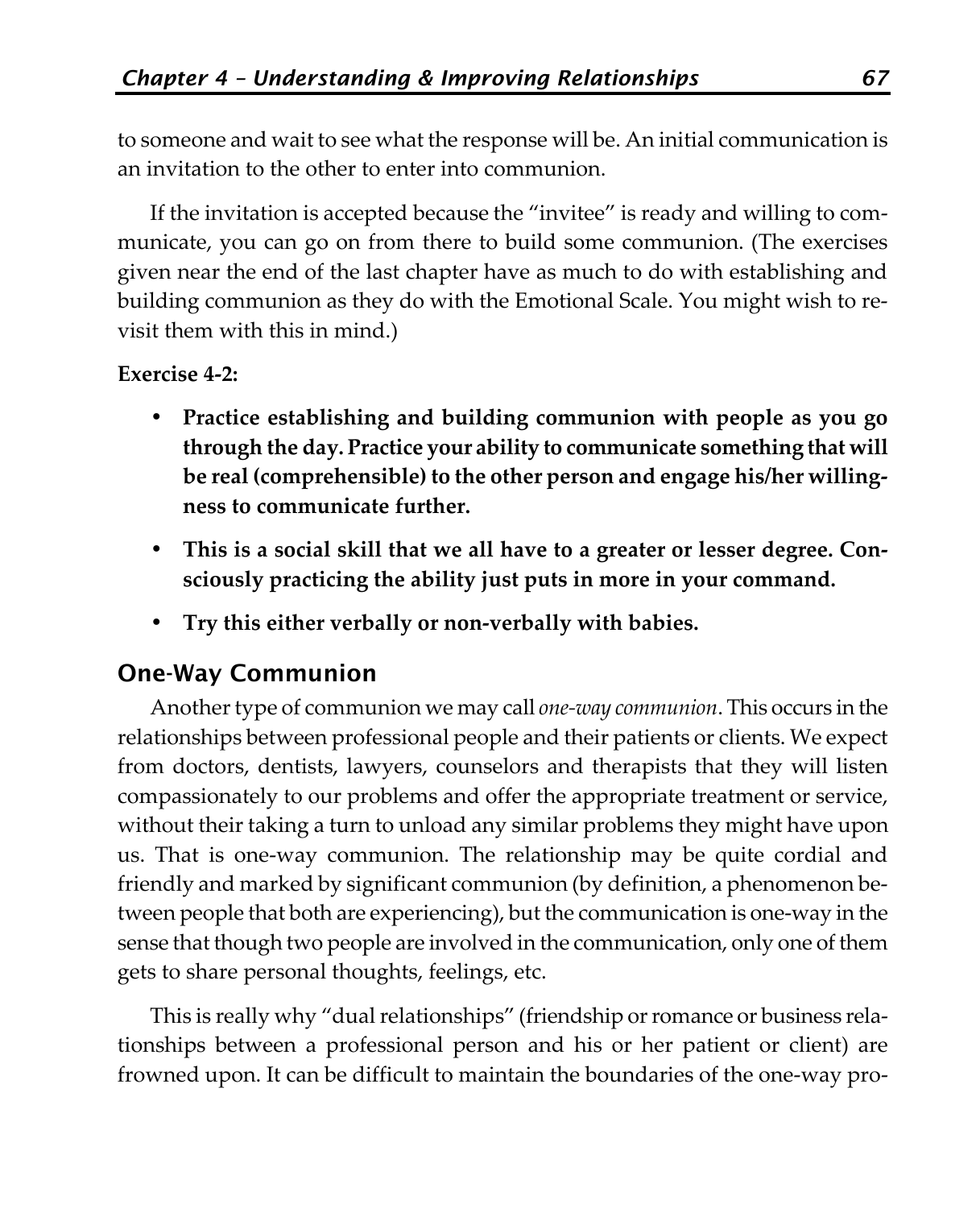fessional relationship while also having another (two-way) relationship with the same person. Also the professional in the relationship elicits a feeling of trust and safety in the client as a result of the practice of this one-way communion that can give him or her an unfair advantage if the relationship moves into a deeper degree of communion. A person on the receiving end of a one-way relationship, a counseling client let us say, usually shares thoughts, feelings and concerns with the other person at a deeper level and faster than in a two-way relationship where trust is built up more slowly. The position of trust the professional person has upon entering into this one-way communication allows a deeper, faster intimacy, even though it only goes one way. As the client relaxes into the safety of this trust, it can be such a relief and (if the professional is doing a good job) the client can feel so well understood that the common "falling in love with" one's therapist, medical doctor, (fill in the profession), phenomenon can occur. The communion experienced in these situations is real and is appropriate as long as the professional person maintains professional boundaries. In terms of normal human relationships, it is artificial in that it is one-way communication. Looking at it from the other side, professional people receive this relatively swift, deep trust and admiration from their clients due to the special nature of the relationship. This aspect of one-way communication can lead to a professional feeling that s/he is falling in love with a client.

We might just call that one-way type of communion "professional communion" except for the fact that it is necessary in some other contexts as well. In communicating with a child, an adult needs to understand that he or she has the overall responsibility for the quality of the communion. According to Woititz (*Healthy Parenting*, 1992), the needs of the child come first. Parents who lean on a child for emotional support, or for someone to listen to their troubles are behaving inappropriately. Children need the support of this one-way communion in order to develop with relative smoothness into fully responsible adults themselves. Of course the love between parent and child flows both ways, and each can communicate with the other and achieve comprehension. What is one-way is the responsibility for the relationship overall, and the care the parent takes in all aspects of communion to fulfill that responsibility. (My sister Jennifer points out that a great source of frustration in parent-child relationships comes from parents resisting a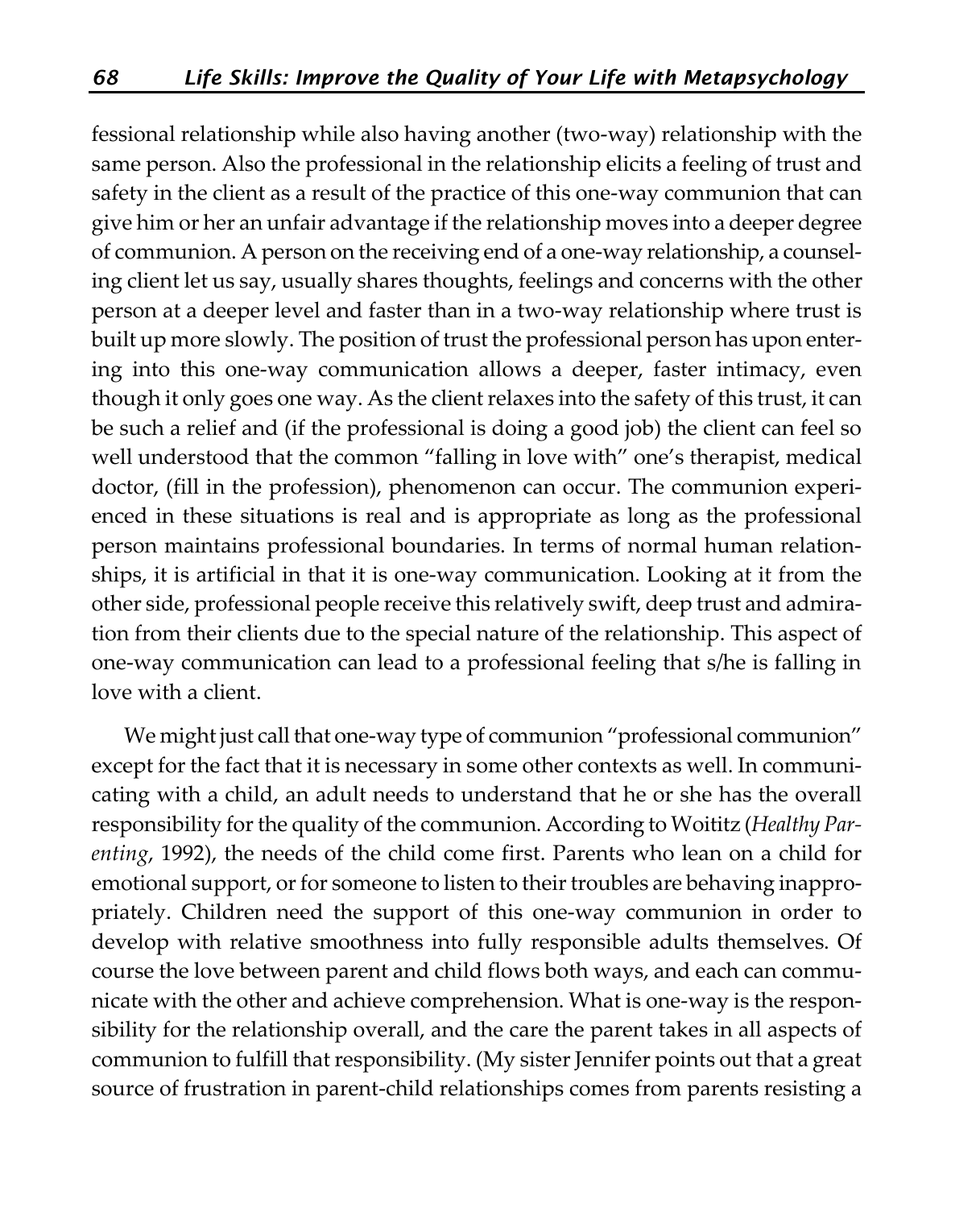shift from the one-way to the two-way form of communion as their children enter adulthood.)

Another example of the need for the uneven type responsibility in a relationship occurs when one of the people is unable due to his or her mental, physical or emotional condition to assume an equal responsibility. Someone who is in horrendous physical pain, or who is undergoing great mental or emotional stress, whether from some situation in life or from a chronic mental condition, will be less likely to be able to shoulder equal responsibility for the quality of communication. Friends often give each other turns to be the one who needs some extra care or consideration. Such things as serious business difficulties, or severe illness, put a strain on relationships and families. Couples and families who understand this and manage it well can survive crises, or even come through them stronger than before. Couples and families who do not understand and work with this can crack under the strain. (Wallerstein and Blakesley, *The Good Marriage*, 1996).

It's a special ability to be completely able receive and appreciate the communication, comprehension (at whatever level it may be) and affection from another person you are in an unequal relationship with, without any resentment of the inequality. Most people manage it at least part of the time with their own children.

**Exercise 4-3:**

- **1. Remember a time when you experienced good one-way communion with a professional person such as a doctor, therapist, etc. What was that experience like?**
- **2. Remember a time when you were in a one-way communion situation with a professional person that did not go well. What happened?**

**Was something missing?**

• **Repeat steps 1-2 as long as you are interested**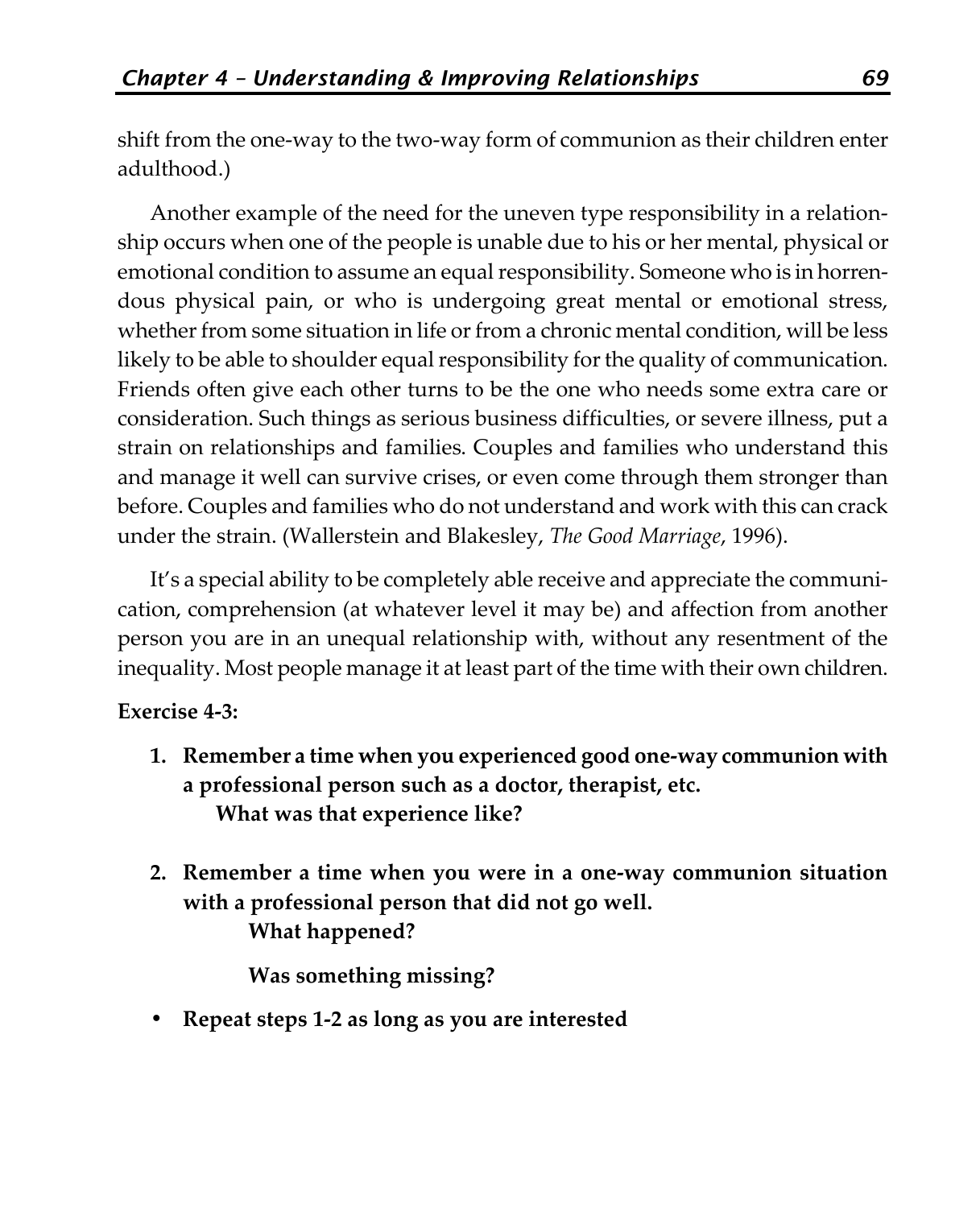**Exercise 4-4:**

- **1. Remember a time when you, as a professional person, parent, friend of a person in need, etc., achieved good one-way communion with another. What was that experience like?**
- **2. Remember when you, as a professional person, parent, etc., were in oneway communion with someone when it did not go well.**

**What happened?**

**Was something missing?**

• **Repeat steps 1-2 as long as you are interested.**

#### **Two-Way Communion**

Now let's move on from social and one-way communion to something that is two-way and a bit deeper. With people we spend more time with, friends, coworkers, business associates or colleagues, we have the opportunity to build communion that is more meaningful because we share more. Communion grows and becomes more rewarding as we establish habits of communication, common purposes and easy affection with these people. In our more intimate relationships, we can have communion deep and true. Good family relationships and good close friendships provide deep affection that has grown over the years of knowing and being known at the deepest level, the familiarity that only comes with shared experience, good memories and lots and lots of communication. While people who experience love at first sight, or who meet and become instant close friends, have that sense of knowing each other deeply, there is still the work to do (and delightful work it is), of filling in the comprehension by means of lots of communication. Getting to know another in all of his/her facets and qualities just does take some time.

Some people who fear or avoid intimate relationships and who would be uncomfortable with deep communion, are adept at social communion. Such people feel safe in the very limitations of social communion and its relative anonymity. On the other hand, some people who are comfortable in deep communion in familiar close relationships are fearful of communion with strangers and are awkward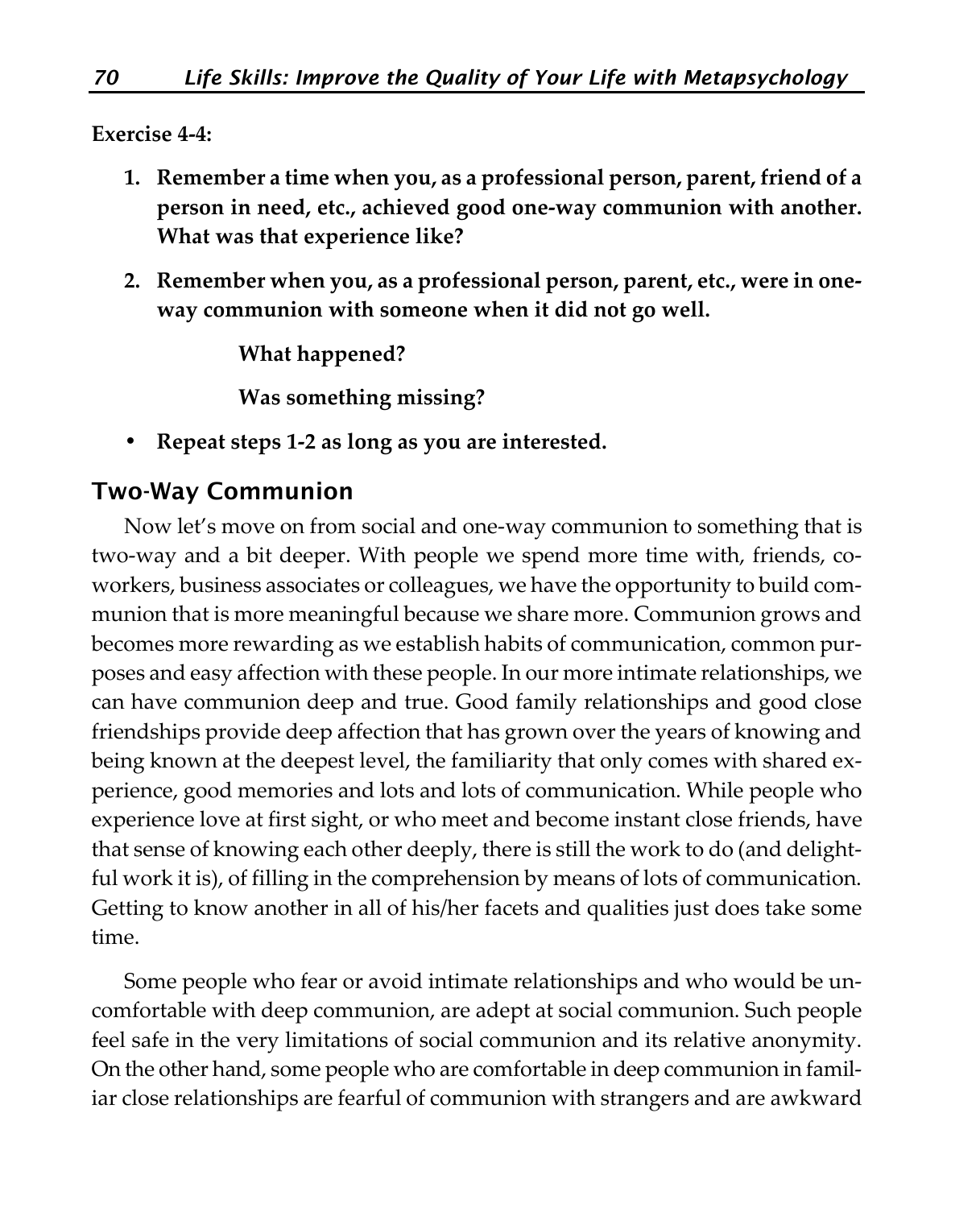and shy with new people. It isn't an either/or proposition. It is just an interesting set of phenomena in that we might tend to think that someone who is "good at" communion in one context would also be comfortable in another.

Communion with others is perhaps the best reward of living.

Ideally a person can be at home in the world and can go anywhere and strike up some level of communion with the people s/he finds there. If no kindred spirits appear, the communion stays on the social level. Once s/he finds a congenial person, communion can deepen quite rapidly into true friendship.

For optimum quality of life, we want to be adept at *all* forms of communion:

- Social communion.
- One-way Communion.
- Two-way Communion between people on an equal basis.

Our ability to commune relates to the Emotional Scale since, higher on the scale, people tend to be more able to experience and generate the components of communion. Each of these separate skills has impact on the quality of life:

- Ability to enter into social communion in all sorts of situations.
- Ability to maintain social communion over time.
- Ability to establish communion on either side of an unequally based communion.
- Ability to maintain communion on either side of an unequal relationship.
- Ability to enter into strong, deep communion.
- Ability to maintain close communion over time.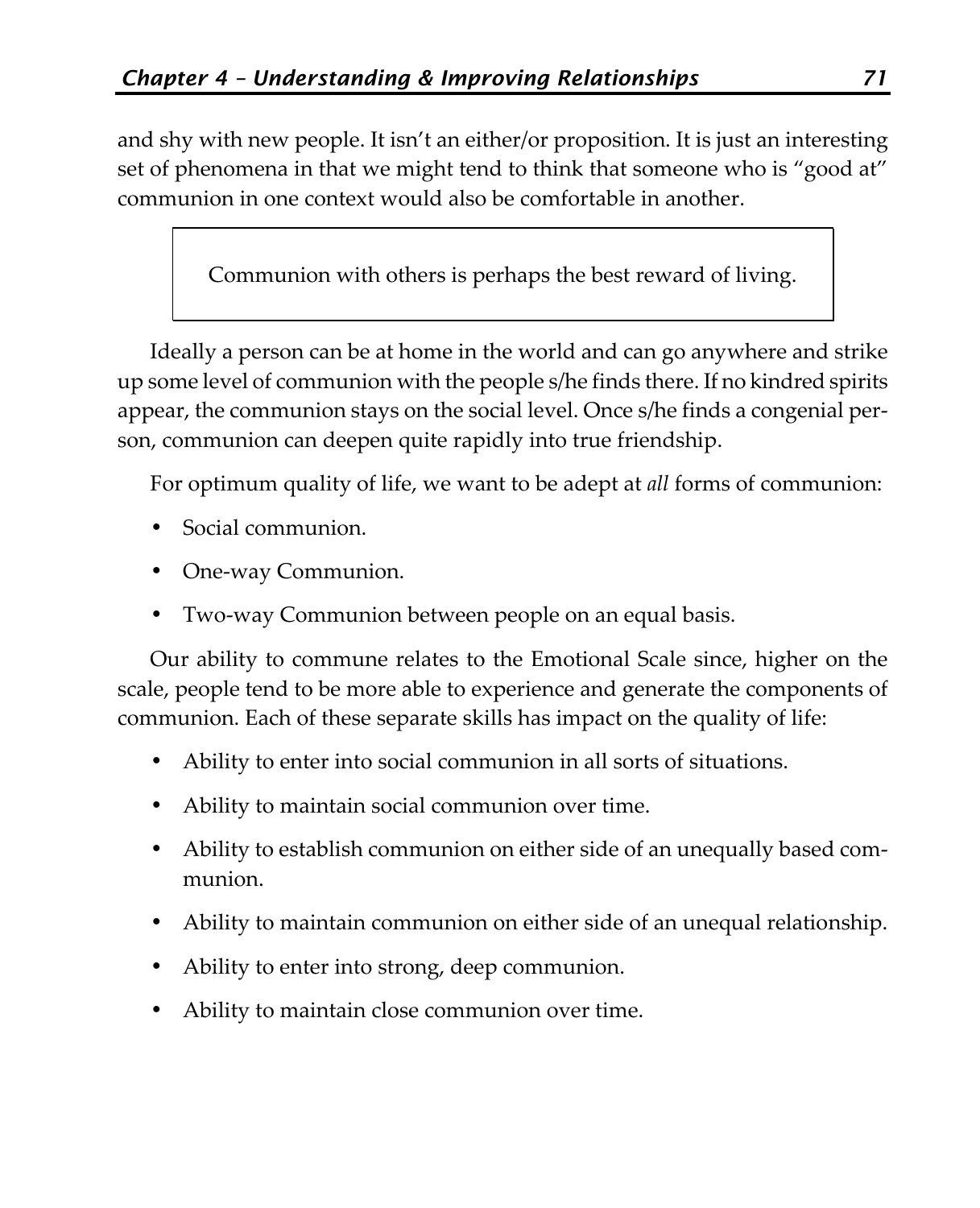**Exercise 4-5:**

**Do these exercises over a period of some days or weeks. If doing them alone, you can keep track of your practice and the results in a journal. If working with a partner or in a group, you will probably want to discuss these exercises over some weeks.** 

- **1. Think of some ways to establish social communion with new acquaintances, or to build social communion with people you already know. Choose one or two of these and practice them. Notice the results.**
- **2. Think of some ways to establish or build one-way communion, either on the receiving side or the cause side, or both. Choose one or two of these. Notice the results.**
- **3. Think of some ways to build communion with your nearest and dearest. If you are willing, choose one or two of these and put them into practice. Notice the results.**

Why would anyone not want to improve communion with his/her intimates? Vulnerability is a key component in intimacy. Intimacy is all about opening up to another person, and this can be scary for many people. Notice whether any reluctance, resistance or any other feelings or attitudes come up for you when you contemplate building communion with the people closest to you. The next section may shed some light on anything that comes up. Our fears about being vulnerable come from misunderstandings, hurts and upsets in the past. Doing good work in session can clear up loads of charge on past upsets. Meanwhile, we can become skilled at cleaning up upsets as they occur.

# **Repairing Breakdowns**

Now that we have looked at the component parts of communion and how they build together, let's look at what happens in an upset, a breakdown of communion. Just as all the parts build together, when one part breaks down, all the rest are dragged down as well. For example if you are meeting me for lunch at a restaurant and I am late, you may be tolerant at first. As time goes on your tolerance may wear thin and eventually you get upset. There is no communication so you don't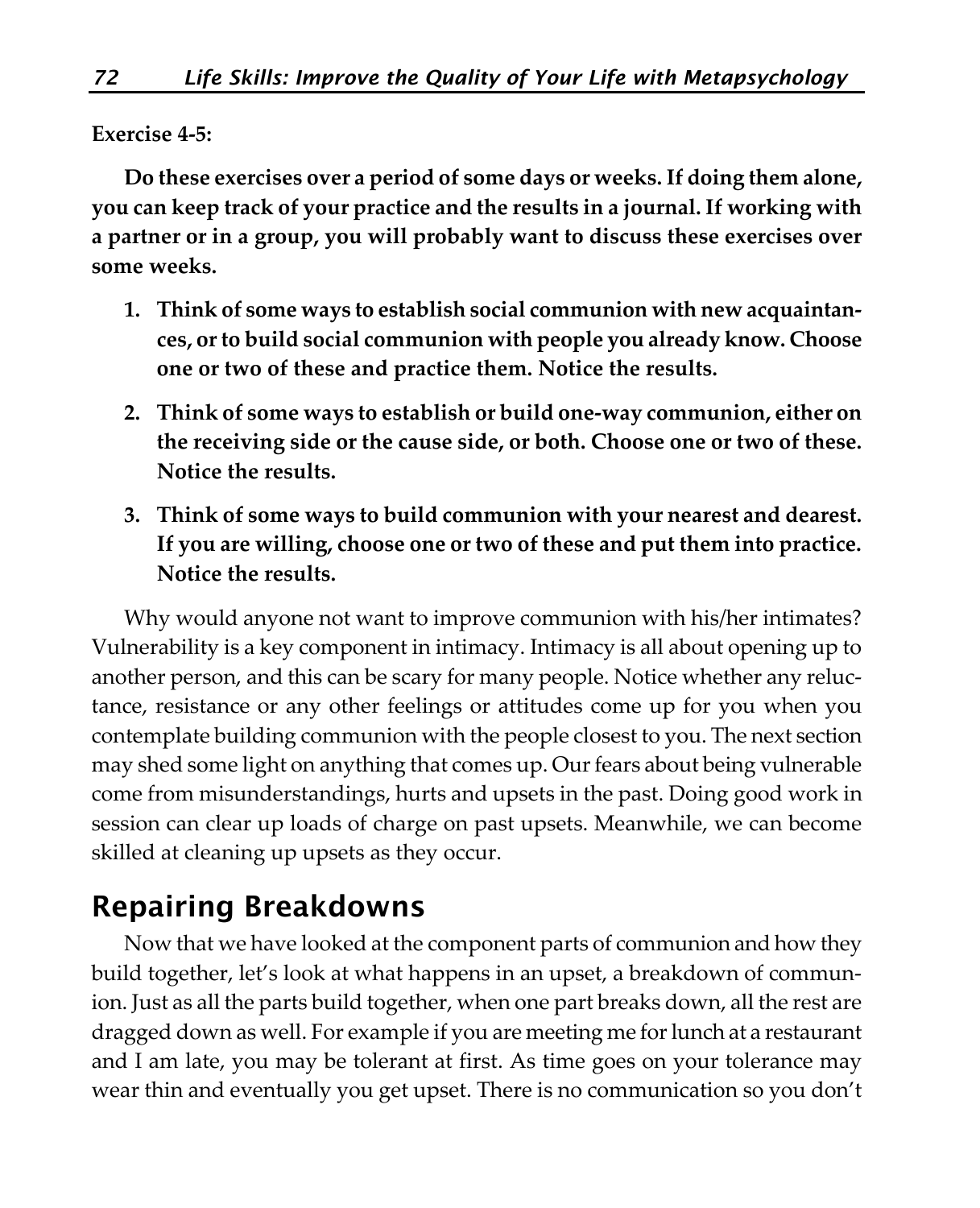know what is going on (= no comprehension) and whenever an upset occurs, affection drops. If I finally do show up, your first feeling will probably be that you do not want to talk to me! That is the normal response to broken communion. Of course, the correct thing to do is to communicate in spite of that. With communication re-established, comprehension can come back (maybe I had a flat tire on the way to the restaurant) and affection rekindles.

It is essential to realize that communion has to exist before it can be broken. When it breaks (and the stronger the communion was between two people, the bigger the upset will be when it breaks), there is a tendency to think that it really wasn't there at all. Let's look at a balloon as an analogy. If you stick a pin into a balloon that has very little air in it, not much happens. If you stick the pin into a balloon that is fairly well filled with air, you will get a pop. With a very tightly filled balloon, a pin prick will make a much louder bang. The more communion present, the bigger the "bang" when it breaks. The effect of a communion break is to invalidate the communion that has gone before. If you keep that in mind, you can overcome the normal tendency to want to withhold communication from a person with whom you are upset.

Here is a story that illustrates the point that communion has to exist before it can be broken. I had a boyfriend once who took me home to meet his parents. Over dinner, my boyfriend and his father started complaining about the other son in the family who had moved away and stopped communicating with them. They were saying lots of disparaging things about him, and one might have thought that they never wanted to see him again. After dinner I took the mother aside and asked her for her other son's address while my boyfriend and his father were off doing something else. She was perfectly willing to give it to me even though she had just met me. Mothers are almost always the last to give up on their children. Then I wrote to the brother and said, "You don't know me; I'm your brother's girlfriend. I'm writing to tell you that I can see that your father and your brother love you very much. The reason I know this is because they are very upset that you are not communicating with them. I just wanted to let you know this in case you want to get back in touch with them." It worked! He did get back in touch with his family, ap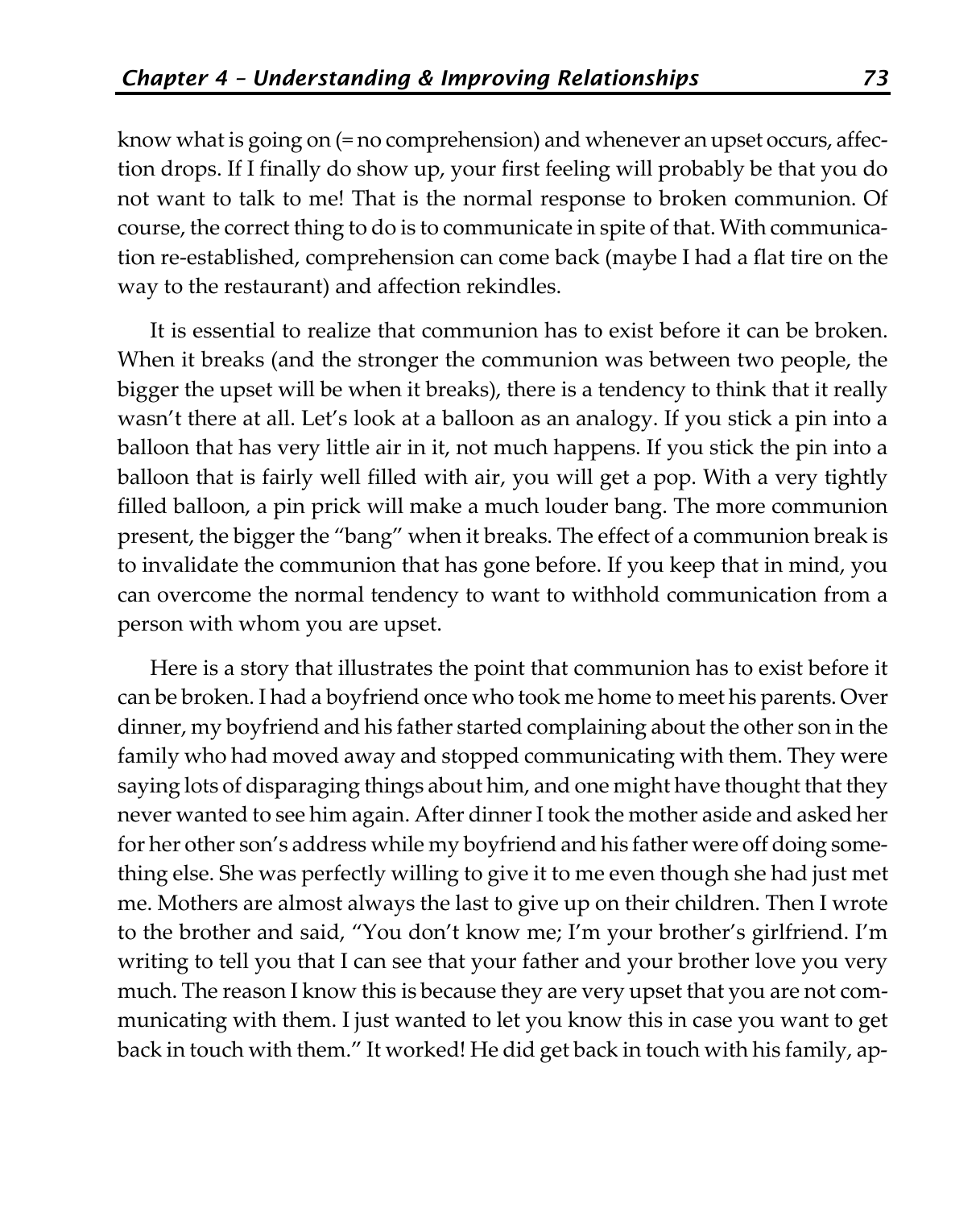parently in response to my letter, and that was the end of all the complaints about what a terrible person he was.

When two people have an upset and do the work of fully repairing it, the relationship is stronger than before, similar to a broken bone that has healed. Good relationships do not depend on never having any upsets; that would be unreal. Good relationships do depend on a high level of trust. Trust gets strengthened every time a break in communion is repaired. Although there are three components, there are just two main strategies for repairing breakdowns:

1. Naming the type of breakdown reduces the charge it generates. For example, two friends can sit down together and sort out how a misunderstanding happened from each person's point of view until full understanding is reached and communion is restored. One might say, "For me it was a break in comprehension because I didn't understand what was going on with you when you walked away without talking to me." The other might say, "Well that's interesting. I can see how you felt that way. For me it was a break in affection because I didn't think you cared about talking to me because you were talking to George for so long while I was waiting to talk to you!" In this way, being respectful of each other's feelings, the two can repair their communion. (Sometimes one person or both will need a cooling-off period before effective communication can take place.) This strategy employs the use of communication to re-establish comprehension and hence restore the communion.

2. The other strategy uses straight affection. With this approach the individuals simply let go of or "get off" their disagreements and misunderstandings and reassert their affection for each other. John Gottman (*The Seven Principles that Make Marriage Work*, 2000), advocates this method over the "communicate it out" approach.

Though it is not true in all cases, women tend to favor the first method over the second and men tend to prefer the second over the first. At least, with this data in mind, two people with different styles can take a look at their preferences and gain understanding of what is happening.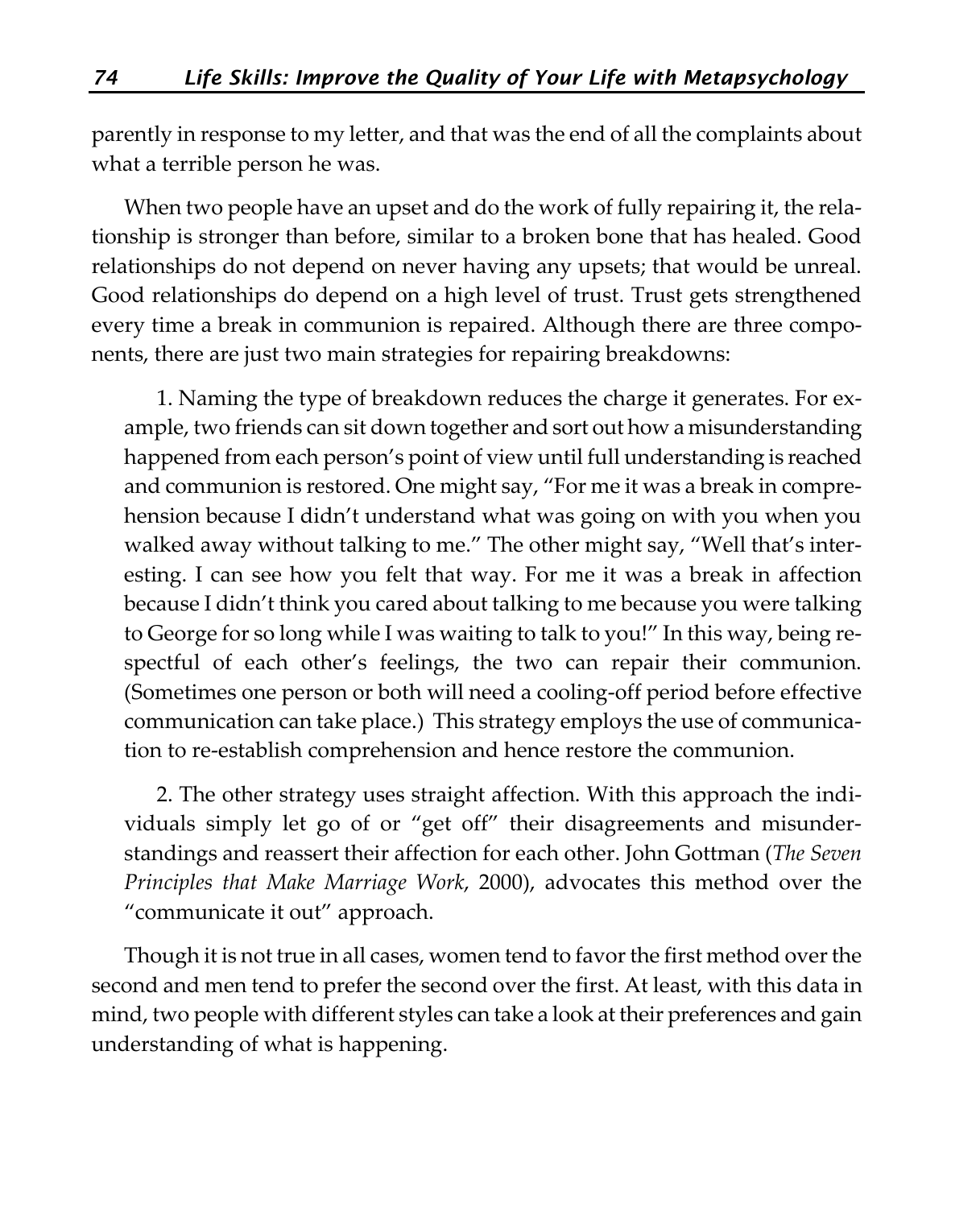Sometimes there is too much upset occurring for either of these strategies to work. One or both of the people need to work on it with a facilitator or counselor, either individually, or in joint sessions. Often earlier breakdowns, including ones that happened in earlier relationships, are tied in to current one and those need to be resolved to fully handle the current situation. Keeping this in mind can help us to be more tolerant of self and others. Whenever a person's current upset fails to resolve, it is tied to an earlier one.

My father pointed out to me that if you are in a general state of broken down communion in most areas of life, then life can occur for you as so flat, dull and gray that another upset hardly makes much impact, but just adds to the general gloom. Once you have increased your communion however, from clearing up or letting go of past upsets, when you are clean and sparkly and wide open to communication, comprehension and affection, then a disruption is intolerable. It is something that must be resolved immediately if possible because it is too painful to tolerate.

#### **Exercises 4-6:**

**1. A. Think of a time when an upset that you had or that you observed was not fully healed. Was there a lasting effect from that upset?**

**B. Think of a time when an upset you had or that you observed was fully healed with the communion restored to its former level or even higher.** 

**C. Repeat as long as you are interested.**

#### **2. Enlisting the willingness of a friend or mate, try both strategies for repairing communion breaks as the opportunity arises. Compare notes on what works or doesn't work for you as a pair.**

There are a number of misconceptions about love, communion and relationships floating around in the world. One is the idea that falling in love is the peak of a love relationship and that it's all downhill from there. Not true. Over time as people work through their upsets and continue to build communion, their closeness grows and gets richer. Another is the idea that love just dies for no reason, the "falling out of love" phenomenon. In this case, there are many, many large or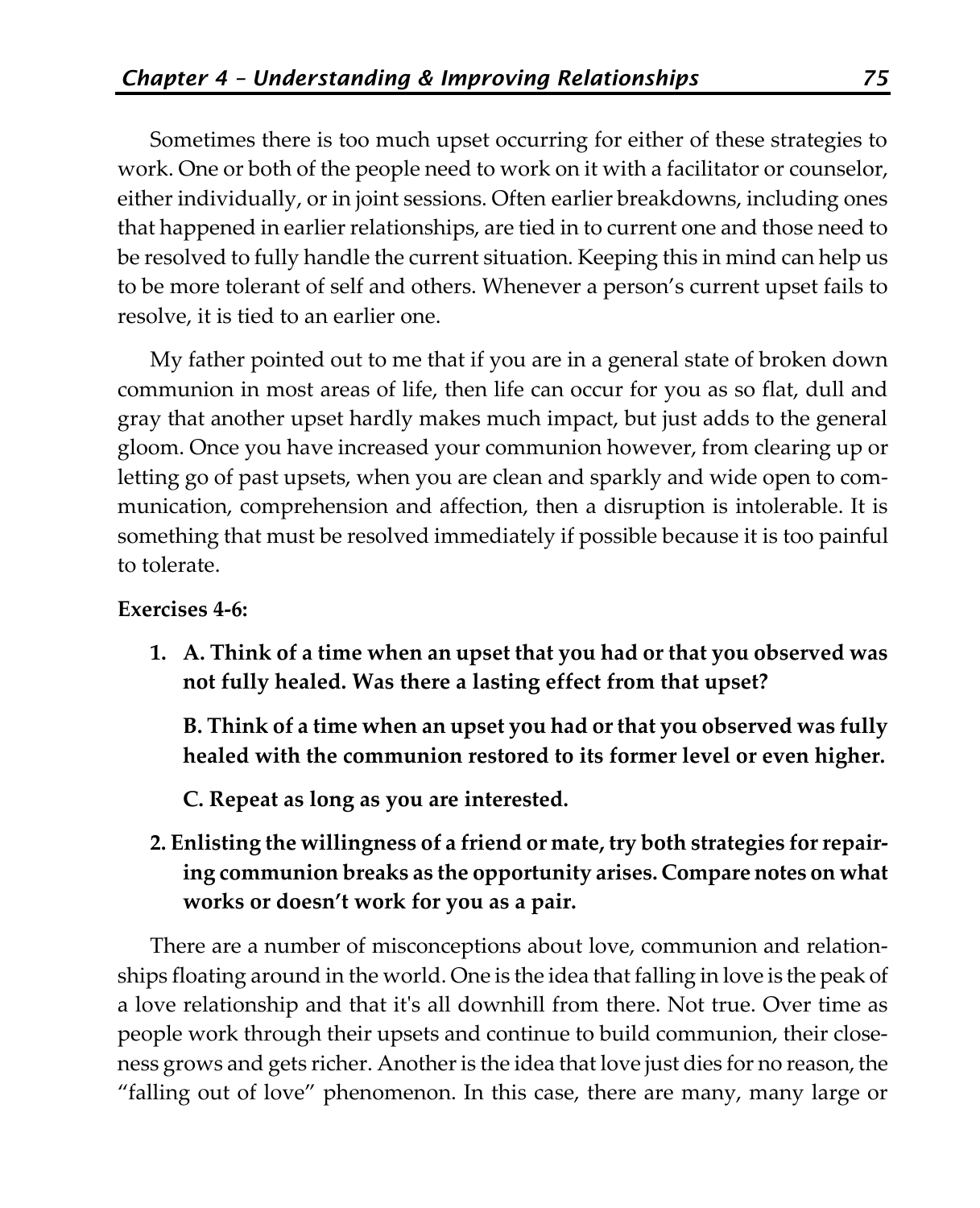small breaks in communion which have not been resolved and eventually build up to the point where one or both of the people in the relationship can't stand it any more.

Another false idea is that a break has to weaken a relationship of any kind. If you and your friend have a big upset and manage to work all the way through it to complete understanding, harmony and restored communion, the relationship and the trust will be stronger than ever, just as a broken bone when it heals grows stronger in the broken place.

Another application of the concept of communion in everyday experience is to use it as an indicator of how well we are doing in life. The level of communion we feel for ourselves, our bodies, our environment, and the people around us, has everything to do with our quality of life. A life filled with upsets, withheld communication and resentments is not very much fun. A life warm with communion, both the social kind and true deep communion, is rewarding indeed. We can use the concept as an indicator or guide when making life decisions: will the outcome be less communion, or more and better communion? We can use the concept to examine and improve our own behavior by looking at how our words and actions affect the level of communion between ourselves and others.

Applying this model in life is kindness in action.